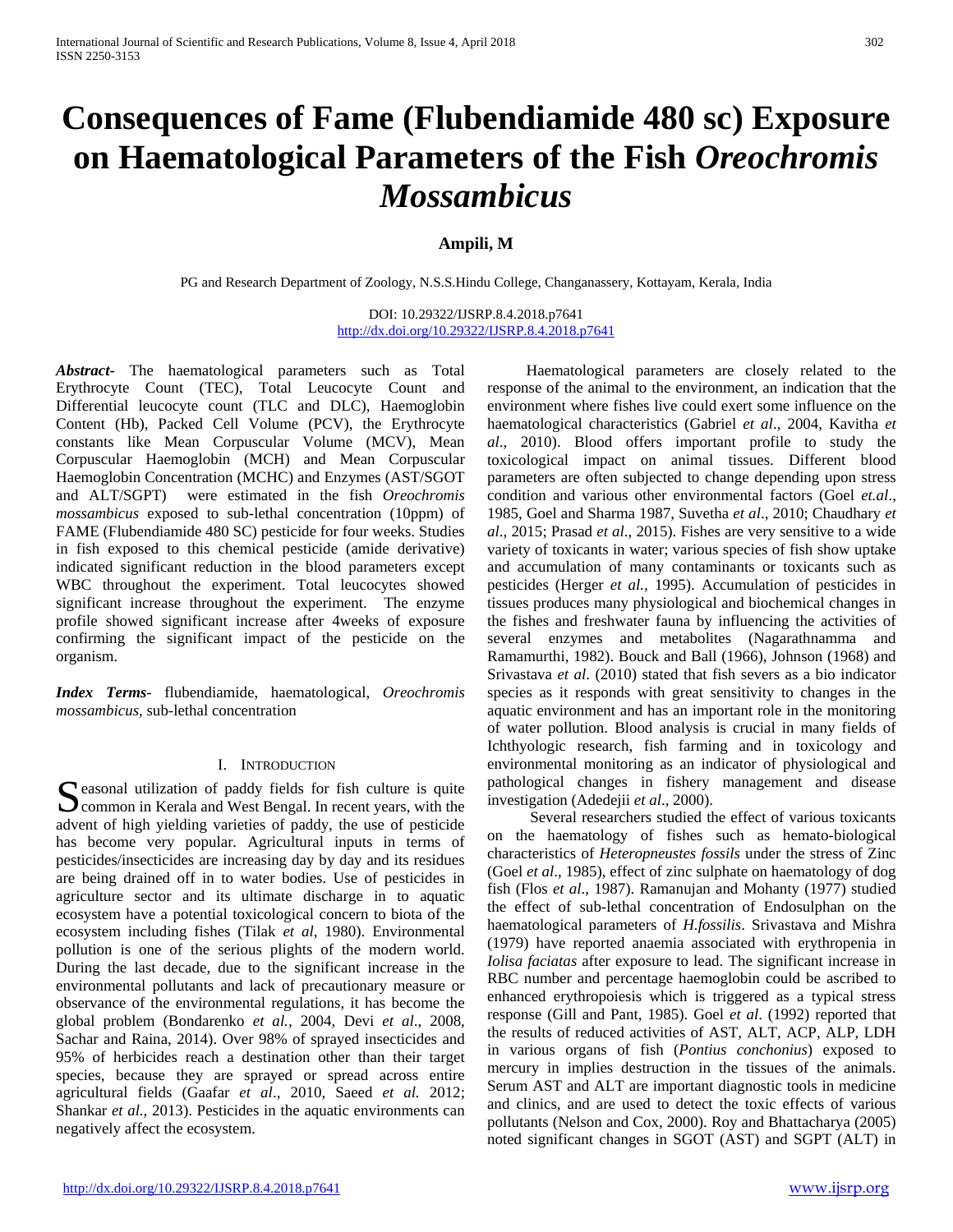*Channa punctatus* exposed to  $As<sub>2</sub>O<sub>3</sub>$  and indicated that the changes may be due to histopathological lesions in liver. Kallagadda *et al.*, (2016) observed marked changes in behavioural morphology and haematological parameters in *L.rohita* exposed to flubendiamide.

 Haematological parameters can be detected rapidly and hence can be used for prediction and diagnosis of pesticide toxicity. Haematologic indices are important parameters for the evaluation of fish physiological status, the changes in which depend on fish species, age, sexual maturity of spawners and disease (Zhitenera *et al*, 1989, Luskova, 1997). These indices have been employed in effectively monitoring the response of the fishes to the stressors and thus their health status under such adverse conditions. The haematological indices were widely used by fish biologists and researchers (Adhikari *et al.,* 2004; Cazenave *et al.,*2005; Kori-Siakpere *et al.,* 2006; Ali and Rani, 2009; Sharaf *et al.,* 2010; Kori-Siakpere and Ikomi, 2011 and Nte*,*2011). Sequel of pesticides on haematological factors of a number of fish species have been investigated by several researchers: in *Cyprinus carpio* (Satyanarayan *et al*., 2004; Salvo *et al*., 2008); in *Clarias batrachus* (Patnaik and Patra, 2006; Kharat and Kothavade, 2012; Summarwar and Verma, 2012); in *Oreochromis mossambicus* (Ali and Rani, 2009; Desai and Parikh, 2012); in *Heteropneustes fossilis* (Deka and Dutta, 2012; Chaudhary *et al*., 2015; Prasad *et al*., 2015), and in *Puntius mesopotamicus* (Saxena and Seth, 2002; Carraschi, 2012).

Present study was carried out to analyse the effect of sub-lethal concentration of amide derivative pesticide, flubendiamide on the haematological parameters of the fish *Oreochromis mossambicus* and to estimate the impact of long term use of pesticide on the vital organ such as liver of fish by analyzing the liver marker enzymes.

## II. MATERIALS AND METHODS

 *Oreochromis mossambicus* weighing 20-30 g from the local fish farm were used for the experiment. The fish were acclimatised to the laboratory conditions in a glass aquarium filled with aerated de-chlorinated water under natural photo period for one week. The fish were fed every day. Water in the tank was renewed every day. Only healthy and active fishes of similar size were randomly selected from the aquarium tanks and used for haematological studies.

96 hour  $LC_{50}$  value for the pesticide was determined using bioassay methods proposed by Doudoroff *et al*. (1951). From the  $LC_{50}$  value a sub-lethal concentration (1/10<sup>th</sup> of  $LC_{50}$ ) was calculated for the pesticide and was fixed as the experimental concentration. Fish were exposed to sub-lethal concentration (10ppm) of fame (Flubendiamide) for a period of 28 days (4week), and blood samples were taken by severing the caudal vein of the fish. Haematological parameters like Total Erythrocyte count (TEC), Haemoglobin Count (Hb gm %), Packed cell volume (%), Total and differential Leucocyte Count (TLC and DLC) and erythrocyte constants (MCV, MCH, MCHC) were determined by standard methods. Blood samples were also used for the analysis of enzymes such as Alkaline transaminase (ALT/SGPT) and Aspartate aminotransferase (AST/SGOT).

### III. RESULT

 Data on haematological parameters such as Total Erythrocyte count (TEC), Total Leucocyte Count (TLC), Haemoglobin Count (Hb), Packed cell volume or Haematocrit (PCV) and erythrocyte constants such as Mean Corpuscular Volume (MCV), Mean Corpuscular Haemoglobin (MCH) and Mean Corpuscular Haemoglobin Concentration (MCHC) of *O.mossambicus* exposed to sub-lethal concentration (10 ppm) of pesticide FAME (Flubendiamide 480 SC) for a duration of 24 hrs to 4 weeks are represented in Tables 1 and II. Table III delineates the enzyme profile after exposure of 4 weeks. Data is represented as mean values ± Standard Error.

#### IV. DISCUSSION

 Water pollution is recognized globally as a potential threat to both human and other animal populations that interact with aquatic environments. Any alteration in the environment upsets homeostasis. Basically all toxicants produce adverse effect on some physiological functions in aquatic organisms. According to studies conducted by Shayeghi *et al*. (2001) and Honarpajouh (2003), traces of insecticides were detected several months after spraying. Peripheral haematological parameters are a reliable indicator of physiological status of fish and an effective parameter to assess the background effects of environment perturbation (Natarajan *et al*., 1998). At sub-lethal concentrations, the fish survive even after prolonged periods of exposure (Natarajan, 1984). Prolonged exposure in sub-lethal concentrations of the toxicant may cause a strict decline in many of haematological parameters.

 The red blood cells have the important function of carrying oxygen to all tissues in the body via haemoglobin in erythrocytes. The decreased red blood cell number following exposure to pesticide could be as a result of haemolysis or destruction of red blood cells. In the present study, the total RBC count was decreased significantly on the last day of the experiment. The decrease found in total RBC might be due to the disruptive action of pesticide on the erythropoietic tissue (Larsson *et al*., 1985). Similar result has been reported by previous studies in *Cyprinion watsoni* due to malathion exposure (Khattak and Hafeez, 1996), in *Piaractus mesopotamicus* due to trichlorphon exposure (Tavares *et al*., 1999) and in carp due to chlorpyrifos (Ramesh and Saravanan, 2008, Vani *et al*. 2011 and Yonar *et al.*, 2012). It has been widely reported that many pollutants denature or oxidise the haemoglobin by inhibiting glycolysis or hexose monophosphate shunt resulting in anaemia (Buckley *et al*., 1976). In our study too Hb content is reduced. The significant decrease of TEC and Hb during four weeks of exposure is the result of decreased erythropoetic activity.

 Haematocrit is used to determine the ratio of plasma to corpuscles in the blood as well as the oxygen carrying capacity of the blood. The findings of present study agree with the previous results (Larsson *et al*., 1985) in which recorded a decrease in haematocrit level in brown trout after exposure to diclofanac for 7 days. The haematocrit values decrease when a fish loses its appetite or diseased (Blaxhall, 1973) or poisoned by pesticides (Gill and Pant, 1985). The reduction in packed cell volume (PCV) of *C. c. var. communis* may also be due to decreased rate of erythropoiesis as well as haemolysis as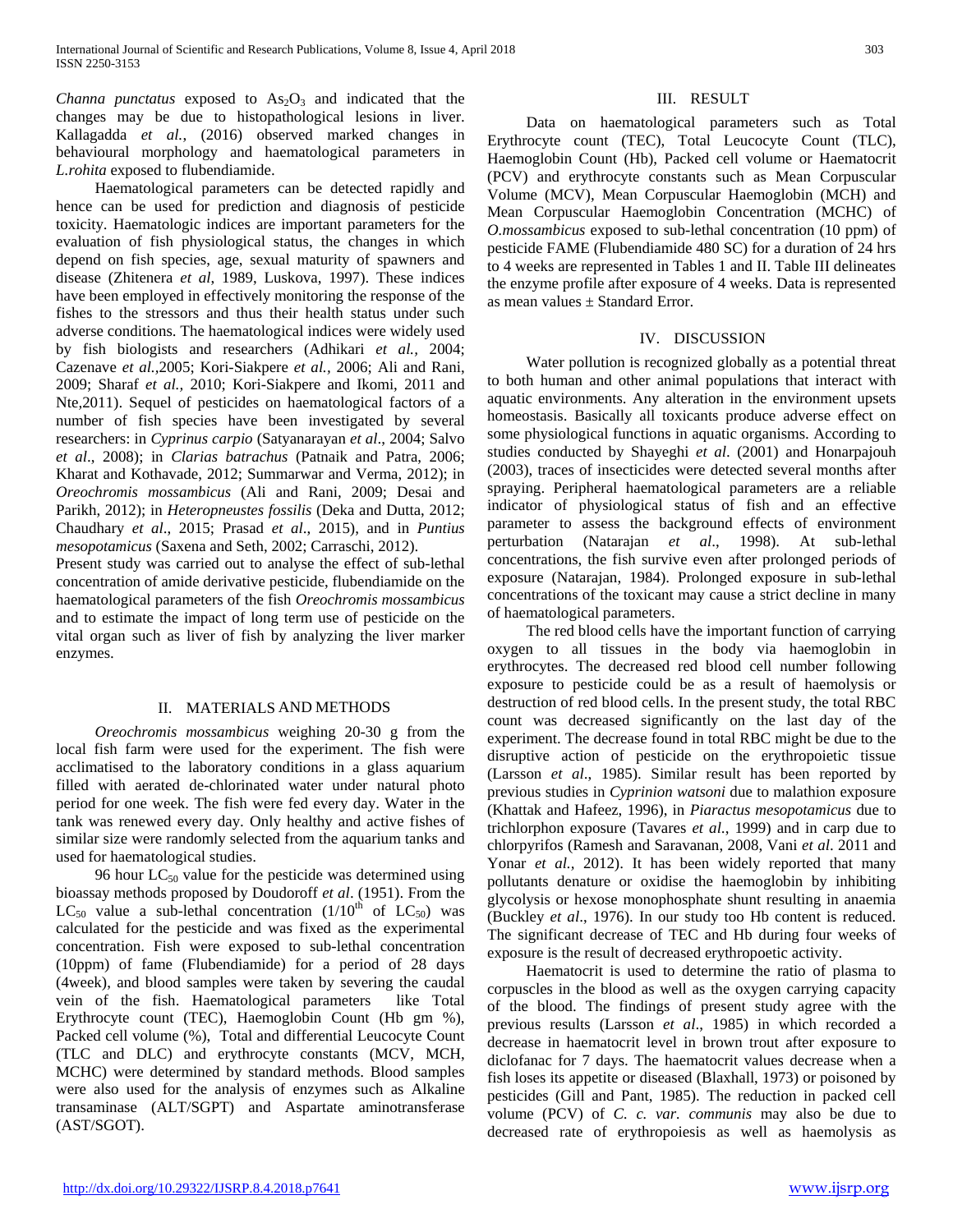observed in the *Flounder pleuronectus flesus* when subjected to cadmium toxicant (Larsson, 1975). In the present study a gradual decline in blood parameters like haemoglobin content and PCV were noticed with increased exposure period. Same observations were made by Ramanujan and Mohanty (1977) while studying the effects of pesticide endosulphan on *Heteropneustes fossilis*. Thus it appears that the fish experienced a mild anaemia due to haemolysis and haemorrhage of blood cells. Similar observations were reported earlier by Tilak *et al*. (2001), Saravanan *et al*. 2010 and Saeed *et al*. (2012). Decreased haemoglobin content leads to decreased  $O_2$  content, which affects the physiological state of the fish in an unhealthy way. Simultaneously increase in MCV reported in this study can be correlated with erythrocyte swelling, probably resulting from plasma acidosis and a reduction in plasma ions as given in earlier studies of Wood *et al*. (1989) and Milligan and Wood (1982).

 Increase in TLC in the test fish could be due to stimulated lymphopoiesis and enhanced release of lymphocyte. Such lymphocyte response might be due to the presence of toxic substances or may be associated with the pollutant induced tissue damage as opined by Haniffa (1991). Increased WBC count established leucocytosis, which is considered to be of an adaptive value for the tissue under chemical stress. This also helps in the removal of cellular debris of necrosed tissue at a faster rate (Rivas, 1986). According to Sudha (2012) the increase in WBC count can be correlated with a natural response of the fish against toxic invasion. The findings of present study are also in tune with the results of previous studies.

 But the increased MCV values from 24 Hrs to 4 week of exposure indicate cellular swelling and consequent macrocytosis and decrease of value due to the iron deficiency *etc* and thus lower haemoglobin concentration. The decreased PCV value (24 Hrs to 4 week) and MCHC (24 Hrs to 4weeks) indicates the occurrence of microcytic anaemia and due to the deficiency of iron and reduction in haemoglobin synthesis and the value increased due to haemolysis. The values of blood cell indices were enhanced after the exposure and this tune with the findings of earlier studies (Ko:pru:s *et al*.,2006, Rao, 2010, Kallagadda *et al*.,2016).

 The liver function tests, analysis of serum AST/SGOT and ALT/SGPT, are widely used to demonstrate liver function or toxicant-induced hepato-toxicity (Yang and Chen, 2003; Dutta *et al*. 1993, 1996 and 2006). Roy and Bhattacharya (2005) noted significant changes in serum, SGOT and SGPT in *Channa punctatus* exposed to  $As<sub>2</sub>O<sub>3</sub>$ , and indicated that the changes may be due to histopathological lesions in liver. After sub-chronic dietary, Cu exposure for 40 days increased serum AST and ALT concentrations with increasing time and dose were observed in the rockfish, *Sebastes schlegeli* (Kim and Kang, 2004). In the present study, the significant increase in AST and ALT levels in Fame treated fish indicates hepatic damage due to accumulation of the toxicant, which in turn releases these enzymes into the bloodstream.

 The study suggested that, the perturbations in these haematological indices attributes to a defence reaction against toxicity of FAME through the stimulation of erythropoiesis or may be due to the disturbances that occurred in both metabolic and haemopoietic activities of fish exposed to sub-lethal concentration. The toxicant induced haematological disturbance

could lead to the impairment of the fish's ability to combat diseases, reduce its chances for survival and potential for growth and reproduction.

#### V. CONCLUSION

 Among pesticides, amide derivative pesticide like FAME (flubendiamide 480 SC) plays an important role in polluting the aquatic ecosystem. Fish were exposed to sub-lethal concentration (10 ppm) of flubendiamide 480 SC for 4 weeks. Haematological parameters like TEC, TLC & DLC, Hb and PCV were recorded after 24 Hrs to 4 weeks of exposure. Haematological constants like MCV, MCH and MCHC were obtained for control and experimental fishes. The TEC was recorded a significant decrease in the value at 24 Hrs to 4 week. The PCV and Hb values also showed a decreasing trend. The MCV values fluctuated during the study period. The MCH values showed decrease at 24 Hrs to 4 week. The MCHC showed a fluctuating trend from 24 Hrs to 4 week of exposures.MCH is mostly associated with haemoglobin concentration. The decreased values indicated iron deficiency and reticulocytosis and increased value may be due to haemolysis. The observations on haematological indices have provided valuable information on the fish health and its stress response.

#### **REFERENCES**

- [1] Adedejii,O.B., Taiwo,V.O, and Agbede,S.A. 2000. Comparative haematology of five Nigerian fresh water fish species. *Nigerian Vetinary Journal*, 21:75-84
- [2] Adhikari S and Sarkar B. 2004. Effects of cypermethrin and carbofuran on certain haematological parameters and prediction of their recovery in a freshwater teleost, *Labeo rohita* (Ham). *Ecotoxicol.Environ.saf*., 58:220- 226.
- [3] Ali, J. and Rani, V.J. 2009. Effect of phosalone on haematological indices in the tilapia, *Oreochromis mossambicus*. *Turk. J. Vet. Anim. Sci*., 33: 407- 411.
- [4] Blaxhall, P.C. and Daisley, K.W. 1973. Routine haematological methods for use with fish blood. *J. Fish. Biol*., **5:** 771 – 781.
- [5] Bondarenko,S., Ga, .J., Haver, D.L.,and Kabashima, J.N. 2004.Persistance of selected organophophates and carbonate insecticides in water from a coastal watershed. *Environ.Toxicol.Chem*., 23(11):2649-2654.
- [6] Bouck, G. R. and Ball, R. C. 1966. Influence of capture methods on blood characteristics and mortality in rainbow trout (*Sulmo gairdneri*). *Trans. Fish. Sco*., 95: 170-176.
- [7] Buckley, J.A., Whitemore, C.M. and Matsuda, R.I.1976. Changes in blood chemistry and blood cell morphology in coho salmon, *Oncorhynchus kisutch* following exposure to sub-lethal levels of total residual chlorine in municipal waste water. *J. Fish. Res. Board Canada*, 33:776-782.
- [8] Carraschi, S.P. 2012. Histopathological biomarkers in Pacu (*Piaractus mesopotamicus*) infected with *Aeromonas hydrophila* and treated with antibiotics. *Ecotoxicology and Environmental Safety*, 83: 115-120.
- [9] Cazenave, J., Wunderlin, D.A., Hued, A.C. and Angeles Bistoni, M.D.L. 2005. Haematological parameters in a neotropical fish, *Corydoras paleatus* (Jenyns, 1842) (Pisces, Callichthyidae), captured from pristine and polluted water. *Hydrobiologia,* 537: 25-33.
- [10] Chaudhary, A., Prakash, C. and Srivastav, S.K. 2015. Biochemical changes in blood of freshwater catfish *Heteropneustes fossilis* exposed to microcystin-LR. *Int. J. Zool. Invest.*, 1: 72-76.
- [11] Deka, C. and Dutta, K. 2012. Effects of Cypermethrin on some haematological parameters in *Heteropneustes fossilis* (bloch). *The Bioscan*, 7: 221-223.
- [12] Desai, B. and Parikh, P. 2012. Impact of Curzate (fungicide) on Haematological Parameters of *Oreochromis mossambicus*. *Int. J. Scient. Engin. Res.*, 3:12-45.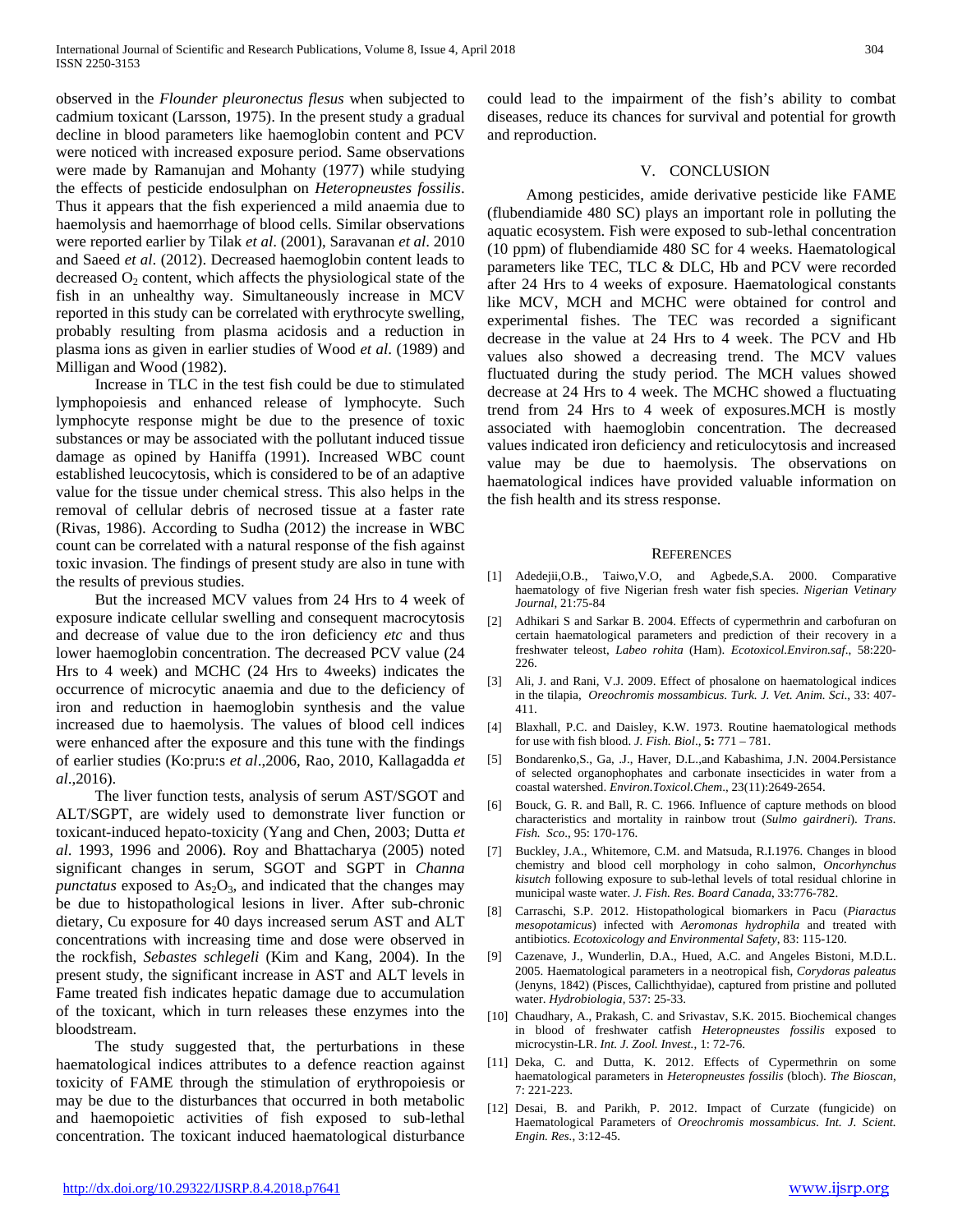- [13] Devi, P., Baruah, D., Baruah, B.K. and Borkotoki, A. 2008. Impact of endosulfan on some haematological parameters of *Channa punctatus* (Bloch). *Poll. Res.,* 27(3): 485-488.
- [14] Doudoroff , P., Anderson, B. O, Burdick, G. E., Galtsoff, P. S., Hart, W. B., Parick, R., Strong, E. R., Surber, E. W. and Vanhorn, W. M. 1951. Bioassay methods for the evaluation of acute toxicity of industrial wastes to fish, *Sewage Industry Wastes*, 23:1380-97.
- [15] Dutta, H. M., Munshi, J. S. D., Roy, P. K., Singh, N. K., Adhikari, S.and Killius, J. 1996. Ultrastructural changes in the respiratory lamellae of the catfish, *Heteropneustes fossilis* after sub-lethal exposure to malathion. *Environ. Pollut*., 92: 329-341.
- [16] Dutta, H.M., Adhikari, S., Singh, N.K., Roy, P.K. and Munshi, J.S.1993. Histopathological changes induced by malathion in the liver of a freshwater catfish, *Heteropneustes fossilis* (Bloch). *Bull Environ Contam Toxicol*., 51:895–900.
- [17] Dutta, H., Misquitta, D. and Khan, S. 2006. The effects of endosulfan on the testes of bluegill fish, *Lepomis macrochirus*: A histopathological study. *Archives of Environmental Contamination and Toxicology*. 51: 149-156.
- [18] Flos, R., Tort, L. and Balacch, J. 1987. Effects of Zinc Sulphate on haematological parameters in the dogfish (*Scyliohinus canicula*) and Influence off MS 222. *Mar. Environ. Res*., 21:289-298.
- [19] Gaafar, A.Y., El-Manakhly, E.M., Soliman, M.K.,Soufy H., Mona, S., Z.,Mohamed, S.G. and Hassan, S.M. 2010. Some pathological, biochemical and haematolocal investigations on Nile Tilapia (*Oreochromis niloticus*) following chronic exposure to edifenphos pestiside. *Journal of American Scienc,* 6(10): 542-551.
- [20] Gabriel, U.U., Ezeri, G.N.0. and Opabunmi, O.O. 2004. Influence of sex, source, health status and acclimation on the haematology of *Clarias gariepinus*. *African J Biotech.,* 3 (9): 463-467.
- [21] Gill, T. S. and Pant, J. C. 1985. Mercury induced blood anomalies in the fresh water teleost, *Barbus conchonius*. *Wat. Air Soil Pollut*., 24: 165 - 171.
- [22] Goel, K.A., Tyagi, S.K. and Awasthi, A.K. 1992. Effect of malathion on some haematological values in *Heteropneustes fossils*. *Comp. Physcio Ecol.*, 7:259-261.
- [23] Goel, K.A., Gupta, K. and Sharma, M.L.1985. Haematological characteristic of *Heteropneustes fossilis* under the stress of zinc. *Indian J. Fish.,* 32: 186-188.
- [24] Goel, K.A. and Sharma, M.L.1987. Some haematological characteristics of *Clarias batrachus* under metallic stress of arsenic. *Compar. Physiol. Ecol*., 12:63-66.
- [25] Haniffa, M. A. and Selvan, S. A. 1991. Hematological and biological effects of textile mill effluent on the freshwater fish, *Oreochromis mossambicus* (Trewavas). *U. P. J. loot,* 11(1): 62 - 66.
- [26] Herger, W., Jung, S.J. and Peter, H. 1995. Acute and prolonged toxicity to aquatic organisms of new and existing chemicals and pesticides. *Chemosphere,* 31: 2707-2726.
- [27] Honarpajouh, K. 2003. Study and Identification of OP pesticides residues (Azinphosmethyl and Diazinon) in the Mahabad and Siminerood Rivers, M.Sc. Thesis, Tehran University of Medical Science. Tehran, Iran, pp. 95.
- [28] Johnson, W. D. 1968. Pesticides and fishes: a review of selected literature. *Trans. Ameri. Fish. Soc.*, 97: 398-424.
- [29] Kallagadda, N., Anil Kumar, K., Lalitha, V. and Venkata Rathnamma, V. 2016. Toxicity evaluation and haematological studies of flubendiamide on freshwater fish *Labeo rohita. ejpmr*, 3(6):345-348.
- [30] Kavitha, C., Malarvizhi, A., Kumaran, S.S., Ramesh, M., 2010. "Toxicological Effects of Arsenate Exposure on Hematological, Biochemical and Liver Transaminases Activity in an Indian Major Carp, *Catla catla*". *Food and Chemical Toxicology*, 48, 2848-2854.
- [31] Kharat, S. and Kothavade, S. 2012. Hematological study of *Clarias batrachus* with reference to Trypanosomiasis. *Trends in Fisheries Research*, 1(1) : 6-9.
- [32] Khattak, I.U.D. and Hafeez, M.A. 1996. Effect of Malathion on blood parameters of the fish, *Cyprinion watsoni. Pak. J. Zool*., 28: 45-49.
- [33] Kori-Siakpere, O. and Ikomi, U. 2011. Alterations in some haematological parameters of the African Snakehead *Parachanna africans* exposed to Cadmium. Not. Sci. Biol., 3(4): 29-34.
- [34] Kim, S.G. and Kang, J.C.2004. Effect of dietary copper exposure on accumulation, growth and hematological parameters of the juvenile rockfish, *Sebastes schlegeli*. *Mar. Environ. Res*. 58: 65-82.
- [35] Ko¨pru¨cu¨, S., Ko¨pru¨cu, K., Ural, M.S.I., Spir, U. and Pala, M. 2006. Acute toxicity of organophosphorous pesticide diazinon and its effects on behavior and some hematological parameters of fingerling European catfish (*Silurus glanis L*.). *Pestic Biochem Phys*., 86: 99– 105.
- [36] Kori-Siakpere, O. and Ikomi, U. 2011. Alterations in some haematological parameters of the African Snakehead *Parachanna africans* exposed to Cadmium. *Not. Sci. Biol*., 3(4): 29-34.
- [37] Kori-Siakpere, O., Ake, J.E.G. and Avworo, U.M. 2006. Sublethal effects of Cadmium on some selected haematological parameters of *Hetero clarias* (A Hybrid of *Heterobranchus bidorsalis* and *Clarias gariepinus*). *Int. J. of Zoological Research*, 2: 77-83.
- [38] Larsson, A.1975. Sublethal effects of toxic chemicals on Aquatic animals. 3-13pp. J. H. Koemen and J. J. T. W. A. Strick (Ed.) Elsevier Scientific publishing company, Amesterdam.
- [39] Larsson, A., Haux, C. and Sjobeck, M. 1985. Fish physiology and metal pollution, Results and experiences from laboratory and field studies, *Ecotoxicol. Environ Saf*., 9: 250.
- [40] Luskova, V. 1997. Annual cycles and normal values of hematological parameters in fishes. *Acta Sc. Nat. Brno*., 31(5): 70-78.
- [41] Milligan, C.L. and Wood, C.M. 1982. Disturbances in hematology, fluid volumedistribution and circulatory function associated with low environmental pH in the rainbow trout (*Salmo gairdneri*). *J. Exp. Biol*., 99: 397-415.
- [42] Nagratnamma, R. and Ramamurthi, R. 1982. Metabolic depression in the fresh water Teleost *Cyprinus carpio* exposed to an organophosphate pesticide. *Curr. Sci.*, 51(B): 668-669.
- [43] Natarajan, G.M., Mallikaraj, D., Vijayalakshmi, P., Pushparani, R., Parthi, N. and Rajalingam. R. 1998. Impact of pesticide on the Haematoenzymological changes in fish. In: Pesticides, Man and Biosphere (Edn. Shukla, O.P., Omar and Kulshrestha, A.K). *APH Pub. Copn*. New Delhi, pp 337 – 350.
- [44] Natarajan, G.M. 1984. Effect of sublethal concentration of metasystox on selected oxidative enzymes, tissue respiration and haematology of the freshwater air breathing fish, *Channa striatus*. *Pest. Biochem. Physiol*., 21:194 – 198.
- [45] Nelson, D.L. and Cox, M.M.2000. Lehninger Principles of Biochemistry, New York, *Worth Publishers*, pp. 623-658.
- [46] Nte, M.E. and Akinrotimi, O.A. 2011. Biochemical Changes in Black Jaw Tilapia (*Sarotherodon melanotheron*) treated with sub lethal Levels of Industrial Effluents. *Sci. Edu. Develop. Inst*., 1: 25-33.
- [47] Patnaik, L. and A.K. Patra, 2006. Haematopoietic alterations induced by carbaryl in *Clarias batrachus* (Linn.). *J. Applied Sci. Environ. Manage*., 10: 5-7.
- [48] Prasad, M., Kumar, A., Suzuki, N. and Srivastav, A.K. 2015. Botanical pesticide *Nerium indicum* alters prolactin cells of stinging catfish *Heteropneustes fossilis*. *Int. J. Zool. Invest.* 1:77- 84.
- [49] Ramanujam, S.N. and Mohanty.1977. Thiodane, lindane sublethal response on haematological parameters of *Heteropneustes fossilis*. *Jour. of Life Sciences*. 2:8-13.
- [50] Ramesh, M. and Saravanan, M. 2008. Haematological and biochemical responses in a freshwater fish *Cyprinus carpio* exposed to Chlorpyrifos. *Int. J. Integr.Biol*., 3: 80–83.
- [51] Rao, D.S. 2010. Carbaryl induced changes in the haematological, serum biochemical and immunological responses of common carp, *Cyprinus carpio* (L.) with special emphasis on herbal extracts as immunomodulators. Ph. D. Thesis, Andhra University, India, pp. 235.
- [52] Rivas, L. R. 1986. Systematic review of the perciform fishies of the genus *Centropomus*. *Copeia,* 3:579–611.
- [53] Roy, S. and Bhattacharya, S. 2005.Arsenic induced histopathology and synthesis of stress proteins in liver and kidney of *Channa punctatus*. *Ecotoxicol. Environ. Saf.*, 65: 218-229.
- [54] Sachar, A. and Raina, S. 2014.Effect of lindane on immune organs of the fish Aspidoparia morar. International Journal of Innovative Research in Science, Engineering and Technology, 3(1): 8510-8515.
- [55] Saeed, M., Habib, V.R., Abasali, Z., Elham, M. and Rizvan, K. 2012. The effects of diazinon on behavior and some hematological parameters of fry Rainbow trout *Oncorhynchus mykiss. J. Fish Marine Sci*., 4(4): 369-375.
- [56] Salvo, L.G., Sinhorini, I.L., Malucelli, B.E., Klemz,C., Sanchez, D.O., Nicaretta, L., Malucelli, M.I.C., Bacila, M. and Assis, H.C.S.2008. Effects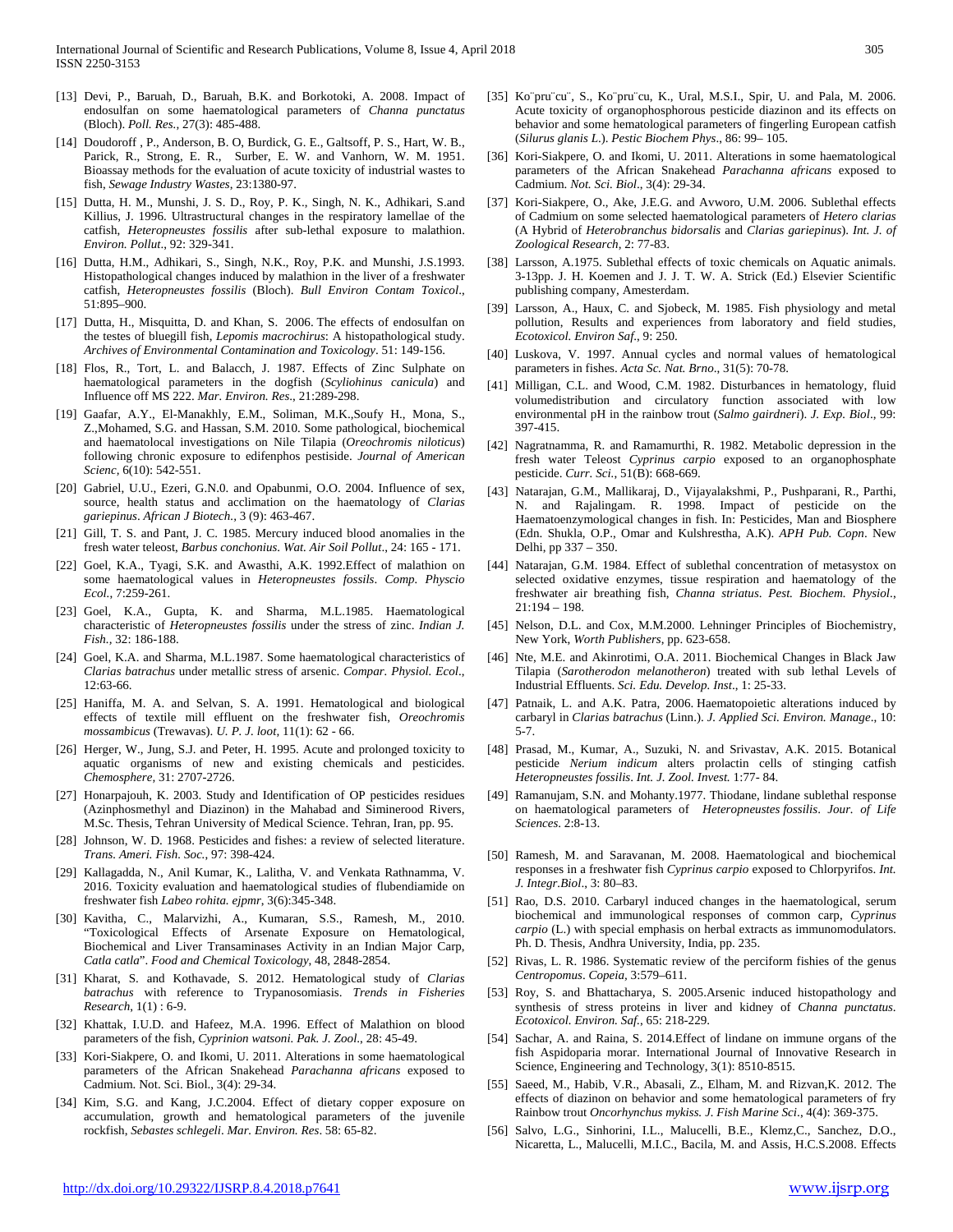of Endosulfan sub lethal concentrations on carp (*Cyprinus carpio*, Linnaeus, 1758): morphometric, histologic, ultrastructural analyses and cholinesterase activity evaluation. *Brazilian J. Vet. Res. Anim. Sci.,* 45: 87-94.

- [57] Saravanan, T.S., Aneez Mohamed, M. and Harikrishnan, R. 2010. Studies on effects of chronic exposure of endosulphan to *Labeo rohita*. *J. Environ. Bio*. 31: 755-758.
- [58] Satanarayan, S., Bejankiwar, R.S., Chaudhari, P.R., Kotangale, J.P, Satyanarayan, A. 2004. Impact of some chlorinated pesticides on the haematology of the fish *Cyprinus carpio* and *Puntius ticto*. *Environ. Sci*., 16(4): 631-634.
- [59] Saxena, K.K. and Seth, N.2002. Toxic effects of cypermethrin on certain hematological aspects of fresh water fish *Channa punctatus*. Bull. Environ. Contam. Toxicol., 69:364-369.
- [60] Shankar, K.M., Kiran, B.R., and Venkateshwarlu, M. 2013. A review on toxicity of pesticides in Fish. *J. Sci.Res.* 1(1): 15-36.
- [61] Sharaf, S., Khan, A., Khan, M.Z., Aslam.F., Saleemi, M.K. and Mahmood, F. 2010. Clinico-haematological and micro nuclear changes induced by cypermethrin in broiler chicks: Their attenuation with vitamin E and selenium. *Exp. Toxicol. Pathol*. 62: 333– 341.
- [62] Shayeghi, J. M., Shahtaheri, S. J. and Selseleh, M. 2001. Phosphorous insecticides residues in Mazandaran River Waters, Iran. *Iran. J. Public Health*. 30(1): 115-118.
- [63] Srivastava, A.K. and Mishra, S. 1979. Blood dyscrasia in a teleost, *Colisa fasciatus* after acute exposure to sublethal concentrations of lead. *J. Fish Biol*. 24: 199-103.
- [64] Srivastava, A. K., Mishra, D., Shrivastava, S., Srivastav, S. K. and Srivastav, A. K. 2010. Acute toxicity and behavioural responses of *Heteropneustes fossils* to an organophosphate insecticide, Dimethoate. *International Journal of pharma and Bio Sciences*, 1(4): 359-363.
- [65] Sudha, S. 2012. Comparative hematological studies of *Clarius batrachus* in Bisalpur reservoir and Pushkar Lake. *J. Fundamental Appl. Life Sci*. 2(2): 230-233.
- [66] Summarwar, S and Verma, S. 2012. Study of selected haematological indices of freshwater fish from Bisalpur reservoir. *Int. J. Fundament. Appl. Lif. Sci.* 2: 51-54.
- [67] Suvetha, L, Ramesh, M. and Saravanan, M. 2010. Influence of cypermethrin toxicity on ionic regulation and gill Na+/K+-ATPase activity of a freshwater teleost fish *Cyprinus carpio. Environ. Toxicol. pharmacol*., 29: 44-49.
- [68] Tavares-Dias, M., Martins, M. L. and Kronka, S. N. 1999. Evaluation of the haematological parameters in *Piaractus mesopotamicus* Holmberg, 1887 (Osteichthyes: Characidae) with *Argulus sp*. (Crustacea: Branchiura) infestation and treatment with organophosphate. *Rev. Brasil. Biol.*, 16:553- 555.
- [69] Tilak, K.S., Rao, D.M.R., Devi, A.P and Murty, A.S.1980. Toxicity of carbaryl and naphthol to the fresh water fish Labeo naphthol to the fresh water fish *Labeo rohita*.*Ind.J.Exp.Biol*.,18(1):75-76
- [70] Tilak, K.S., Veeraiah, K. and Ramanakumari, G.V. 2001. Toxicity and effect of Chloropyriphos to the freshwater fish *Labeo rohita* (Hamilton). *Neurol Research*., 20: 438–445.
- [71] Vani, T., Saharan, N., Mukherjee, S.C., Ranjan, R., Kumar R. and Brahmchari R.K. 2011. Deltamethrin induced alterations of hematological and biochemical parameters in fingerlings of *Catla catla* (Ham.) and their amelioration by dietary supplement of vitamin C. *Pestic. Biochem. Physiol.*, 101: 16–20.
- [72] Wood, C.M., Pessy, S.F., Wright, P.A., Bergman, H.L. and Randall, D.J. 1989. Ammonia and urea dynamics in the lake Magadi tilapia a teleost fish adapted to an extremely alkaline environment. *Respire Physiol* .,77:1 -20.
- [73] Yang, J.L. and Chen, H.C.2003.Serum metabolic enzyme activities and hepatocyte ultrastructure of common carp after gallium exposure. *Zool. Stud.* 42: 455-461.
- [74] Yonar, M.E., Mise Yonar, S., Ural M.S., Silici, S. and Dusukcan, M. 2012. Protective role of propolis in Chlorpyrifos-induced changes in the haematological parameters and the oxidative/antioxidative status of *Cyprinus carpio*. *Food Chem. Toxicol*., 50: 2703–2708.
- [75] Zhiteneva, L., Poltavceva, T.G. and Rudnickaja, O.A. 1989. Atlas of normal and pathological cells in the blood of fish. *Rostov-on-Don*. pp. 112.

#### AUTHORS

**First Author** – AMPILI, M., M.Phil, Ph.D., N.S.S. Hindu College, Changanacherry, ampilirajeev@gmail.com Phone No.9447337266

## **Table I: Haematological parameters of** *Oreochromis mossambicus* **exposed to sub- lethal concentration (10ppm) of fame (Mean ± Standard Error)**

| Haematological<br>parameters<br>Duration of<br>exposure | <b>RBC</b><br>$(X 10^6/\text{mm}^3)$ | <b>WBC</b><br>(cells/mm <sup>3</sup> ) | Hb<br>(g %)      | <b>PCV</b><br>(% ) |
|---------------------------------------------------------|--------------------------------------|----------------------------------------|------------------|--------------------|
|                                                         | $5.47 \pm 0.082$                     | $7950 \pm 46.78$                       | $9.12 \pm 0.143$ | $41.40 \pm 0.425$  |
| <b>CONTROL</b>                                          |                                      |                                        |                  |                    |
| 24 HOURS                                                | $5.09 \pm 0.021$                     | $8950 \pm 20.00$                       | $8.44 \pm 0.372$ | $39.40 \pm 0.201$  |
| 1 WEEK                                                  | $4.72 \pm 0.020$                     | $10100 \pm 26.07$                      | $7.84 \pm 0.312$ | $35.00 \pm 0.282$  |
| 2 WEEKS                                                 | $4.05 \pm 0.208$                     | $11320 \pm 30.06$                      | $6.96 \pm 0.057$ | $31.00 \pm 0.282$  |
| 3 WEEKS                                                 | $3.93 \pm 0.022$                     | $11970 \pm 17.57$                      | $6.40 \pm 0.282$ | $28.60 \pm 0.203$  |
| 4 WEEKS                                                 | $3.21 \pm 0.024$                     | $13350 \pm 59.66$                      | $4.94 \pm 0.051$ | $22.40 \pm 0.483$  |
| 't' value                                               | 3.88, $p<0.01$                       | 4.12, $p<0.01$                         | 3.61, $p<0.01$   | 3.29, $p<0.01$     |